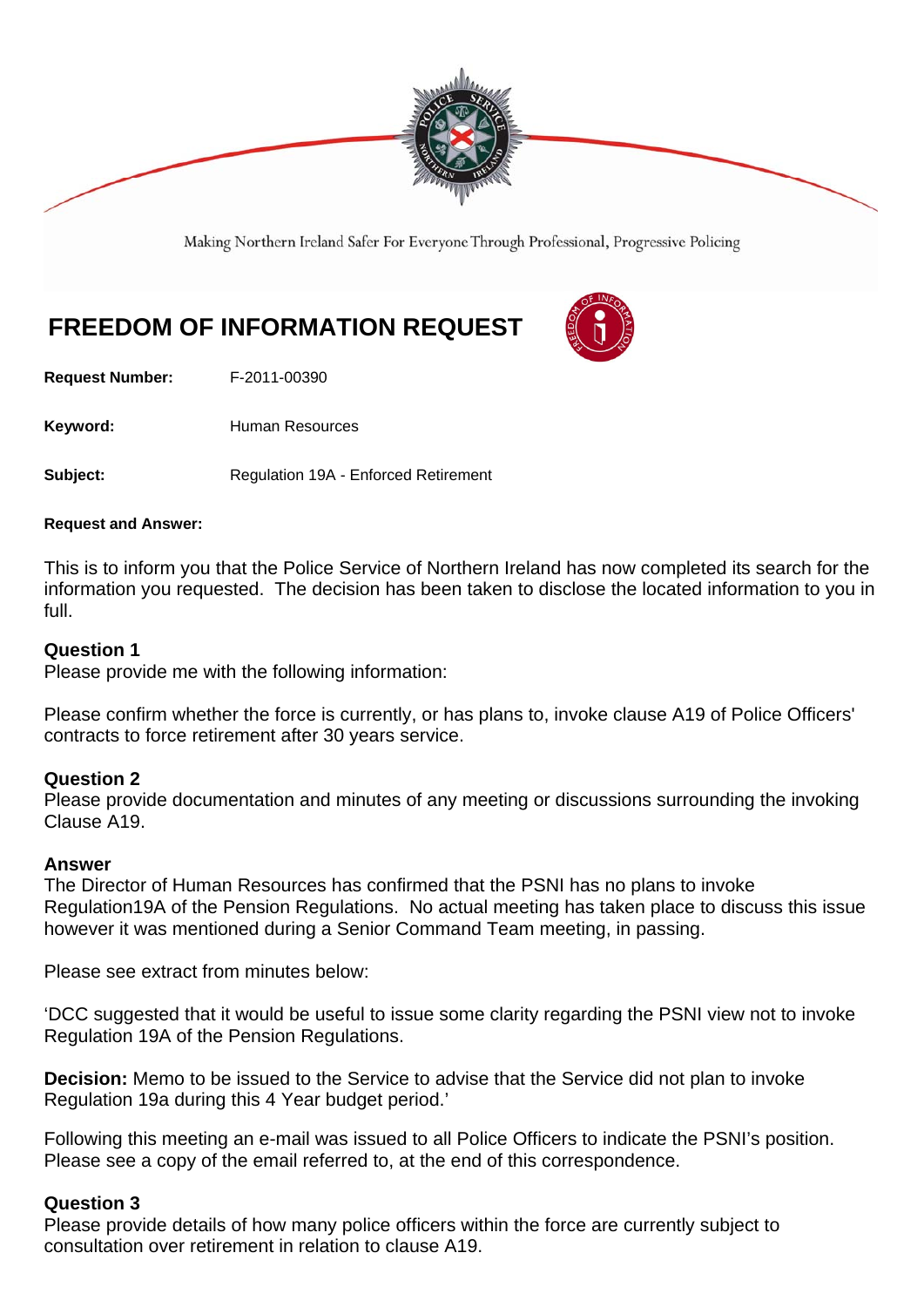## **Question 4**

Please provide details of their rank, length of service and age.

## **Question 5**

Please provide the number of officers with over 30 years service in the force, whether they are being consulted over clause A19 or not.

## **Question 6**

Please provide their rank, length of service, and age.

## **Question 7**

Please provide information regarding what redundancy or pay-out officers are entitled to if they are forced to retire under Clause A19.

## **Question 8**

Please provide details of pension entitlement officers are entitled to, if they are forced to retire under Clause A19. Is this final salary and on what percentage is this calculated.

### **Answer**

Not applicable.

If you have any queries regarding your request or the decision please do not hesitate to contact me on 028 9070 0164. When contacting the Freedom of Information Team, please quote the reference number listed at the beginning of this letter.

If you are dissatisfied in any way with the handling of your request, you have the right to request a review. You should do this as soon as possible or in any case within two months of the date of issue of this letter. In the event that you require a review to be undertaken, you can do so by writing to the Head of Freedom of Information, PSNI Headquarters, 65 Knock Road, Belfast, BT5 6LE or by emailing foi@psni.pnn.police.uk.

If following an internal review, carried out by an independent decision maker, you were to remain dissatisfied in any way with the handling of the request you may make a complaint, under Section 50 of the Freedom of Information Act, to the Information Commissioner's Office and ask that they investigate whether the PSNI has complied with the terms of the Freedom of Information Act. You can write to the Information Commissioner at Information Commissioner's Office, Wycliffe House, Water Lane, Wilmslow, Cheshire, SK9 5AF. In most circumstances the Information Commissioner will not investigate a complaint unless an internal review procedure has been carried out, however the Commissioner has the option to investigate the matter at his discretion.

Please be advised that PSNI replies under Freedom of Information may be released into the public domain via our website @ www.psni.police.uk

Personal details in respect of your request have, where applicable, been removed to protect confidentiality.